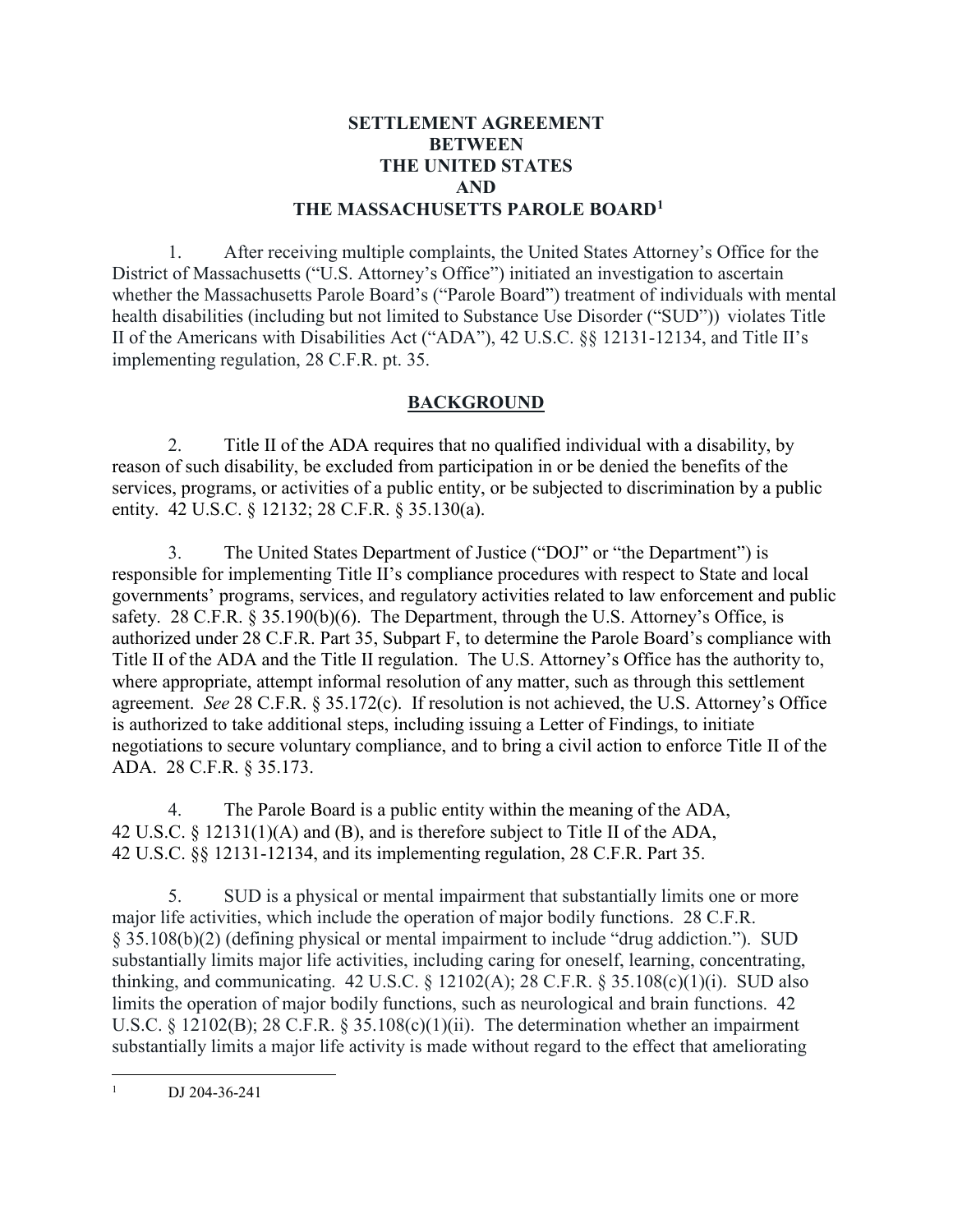measures—including medication—may have on the impairment. 42 U.S.C. § 12102(4)(E)(i); 28 C.F.R. § 35.108(d)(1)(viii). Opioid Use Disorder ("OUD") is one type of SUD, and as such, a disability under the ADA.

6. The Parole Board is an independent government entity that reviews and grants or denies applications for parole. The Parole Board also supervises parolees in the community. When granting parole, the Parole Board often imposes conditions, such as requiring the parolee to maintain housing or obtain treatment for a mental health disability from a licensed health care professional. If parolees violate these conditions, the Parole Board can revoke parole.

7. Where prospective parolees have mental health disabilities other than SUD, they typically receive an individualized assessment from a medical provider who recommends treatment for their disabilities. The Parole Board generally then requires, as a condition of parole, that these individuals comply with their medical provider's recommendations regarding treatment, but does not require them to take a specific brand or type of medication in order to receive or maintain parole.

# **THE UNITED STATES' REVIEW**

8. Based on a review, the United States identified concerns with respect to the Parole Board's compliance with the ADA's non-discrimination requirements, which include:

- a. When drafting decisions and conditions of release, the Parole Board requires prospective parolees with SUD who are not currently taking a medication to treat their SUD to take a particular form and brand of prescription medication, without an individualized assessment to ascertain the efficacy or appropriateness of the medication for a particular inmate with SUD; and
- b. The Parole Board fails to implement a practice of allowing a parolee to reasonably modify a condition of release requiring that a current or prospective parolee with SUD take a specific form of medication where the parolee requests, or his or her health care provider recommends, a different prescription medication or medically-indicated treatment decision, based on a prospective parolee's particular medical and SUD treatment history or an individualized assessment of such medical and treatment history and needs.

9. The Parole Board's practice of drafting decisions and conditions of release requiring parolees with SUD to take a specific form of medication, without individualized assessments into the efficacy or appropriateness of the specific medication has been reported to have the following impacts:

> a. Health care providers treating parolees with a condition of release requiring the parolee to take Vivitrol report that Vivitrol is giving some parolees serious adverse side effects that impede parolees' ability to work and function in the community.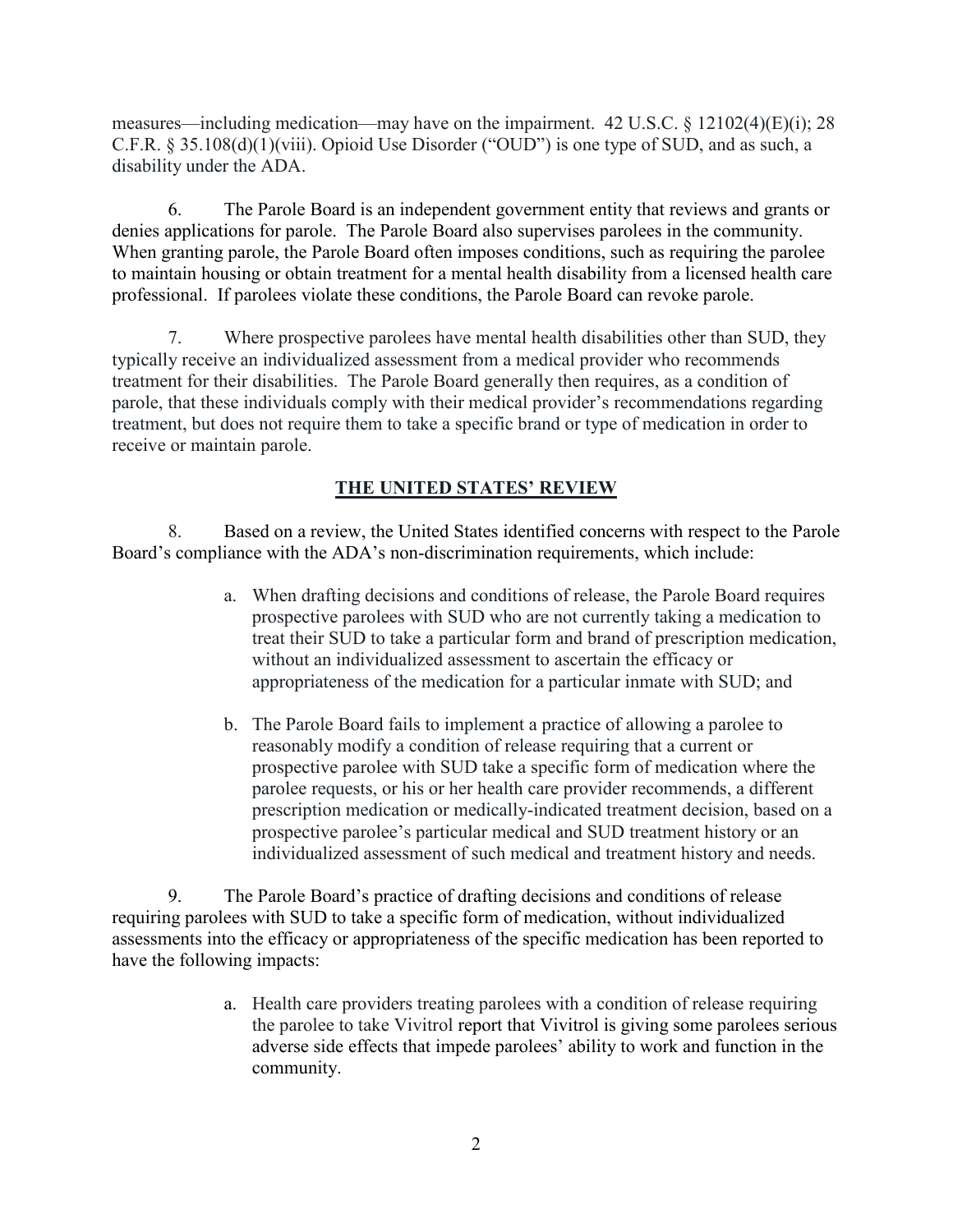b. Health care providers, including qualified addiction specialists (as defined under Massachusetts law)<sup>[2](#page-2-0)</sup> have found that Vivitrol is not effective in treating some parolees' SUD. These qualified addiction specialists have recommended other types of Medication for Opioid Use Disorder ("MOUD") to treat these parolees' SUD, such as methadone or buprenorphine (Suboxone), but because the Parole Board decision required Vivitrol, the parolees could not switch to an alternative medically indicated treatment, or even cease their parole-mandated Vivitrol protocol, without obtaining a change in conditions release, which requires a change of vote by the Parole Board.

10. It is the intent of the United States and the Parole Board (collectively, the "parties") that this Settlement Agreement ("Agreement") shall resolve the United States' investigation under Title II of the ADA, 42 U.S.C. §§ 12131-12134, and its implementing regulation, 28 C.F.R. Part 35.

11. The Parole Board denies that it has failed to comply with the requirements of the ADA, and this Agreement does not amount to any admission of wrongdoing by the Parole Board.

12. The United States and the Parole Board agree that it is in the Parties' best interests, and the United States believes that it is in the public interest, to resolve this matter on mutually agreeable terms without litigation.

### **ACTIONS TO BE TAKEN BY THE PAROLE BOARD**

13. Within 30 days of the effective date of this Agreement, the Parole Board will submit a draft policy for parolees with SUD to the United States for its review and approval. The draft policy will provide for the following:

> a. With respect to parole applicants who have SUD but have not been prescribed MOUD while incarcerated, a qualified addiction specialist may conduct an individualized assessment prior to their hearings before the Parole Board. Following the assessment, the qualified addiction specialist may recommend and prescribe any treatment or medication that, according to the qualified addiction specialist, is appropriate for that individual. The parties understand that the timing of an assessment is typically determined by the correctional facility. An individual who has an acknowledged or diagnosed SUD, but who

<span id="page-2-0"></span> $\frac{1}{2}$  A "qualified addiction specialist" is defined by the Massachusetts legislature as "a treatment provider who is: (i) a physician licensed by the board of registration of medicine, a licensed advanced practice registered nurse or a licensed physician assistant; and (ii) a qualifying practitioner or qualifying other practitioner, as defined in the federal Controlled Substances Act, as codified at 21 U.S.C. 823(G), who has been issued an identification number by the United States Drug Enforcement Administration pursuant to the federal Controlled Substances Act, as codified at 21 U.S.C. 823(g)(2)(D)(ii) or 21 U.S.C. 823(g)(2)(D)(iii)." Mass. Gen. Laws Ann. ch. 127, § 1 (West). A qualified addiction specialist is a health care provider who has authority to prescribe all three types of MAT: Vivitrol, buprenorphine (Suboxone) and methadone.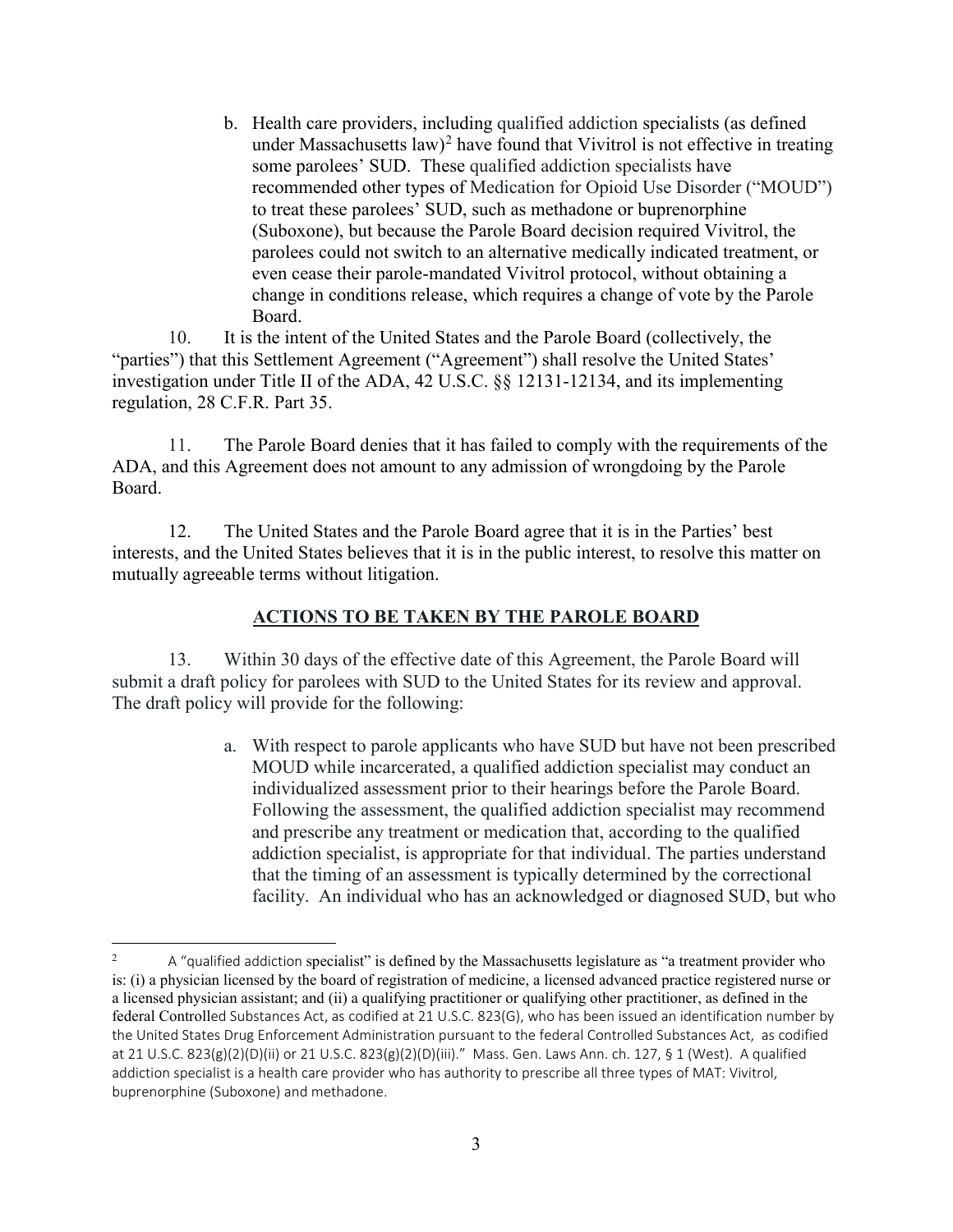has not received an individualized assessment prior to their parole hearing, may be referred for an evaluation or assessment as part of their parole plan.

- b. In determining parole pursuant to M.G.L. c. 127, § 130 and 120 CMR 300, the Parole Board may consider an individual's willingness to receive treatment consistent with the conclusions and recommendations of the individualized assessment described in paragraph 13(a) above. The Parole Board shall not, however, express a preference for, or mandate, one medication over another for those individuals whose individualized assessment resulted in a recommendation that included more than one medication option.
- c. The Parole Board may require that parolees with SUD comply with the treatment recommendations of their qualified addiction specialist as a condition of parole. The Parole Board will not revoke an individual's parole on the basis of noncompliance with treatment for SUD where a qualified addiction specialist has conducted an individualized inquiry and recommended or prescribed a change in the parolee's treatment for SUD and the parolee is complying with the recommended or prescribed change. The Parole Board will modify conditions of parole for all parolees with SUD to eliminate any condition that includes a requirement for a specific MOUD and instead require that the parolee comply with their health care providers' recommendations regarding SUD treatment.
- d. The Parole Board will not use incentives, rewards, or punishments to encourage or discourage a person to take any particular form or brand of medication used to treat SUD while seeking or supervised on parole.

14. Within 90 days of approval by the United States, the Parole Board will implement the policy set forth in paragraph 13.

15. Within 180 days of implementing the policy set forth in paragraph 13, the Parole Board shall provide training to all board members, parole officers, and other staff whose responsibilities relate to parole applicants or parolees with SUD. That training must include the ADA's protections for people with SUD, information about different types of MOUD, and the implementation of Parole Board's policy (as set forth in paragraph 13) and related procedures. The required training may be given only after the United States approves the trainer and an outline of the content. If, after good faith efforts, the Parole Board is unable to schedule the trainings within the 180-day time period, the Parole Board will work with the DOJ to amend the timeframe.

16. Six months from the date of implementation of the revised policy pursuant to paragraph 13, the Parole Board will provide to the United States a written report on the new policy implementation that includes information regarding any revocations or denials of parole that involve treatment for SUD, and any complaints or legal challenges related to those revocations or denials of parole. The Parole Board will provide updated reports containing the same information one year, two years, and three years from the date of implementation of the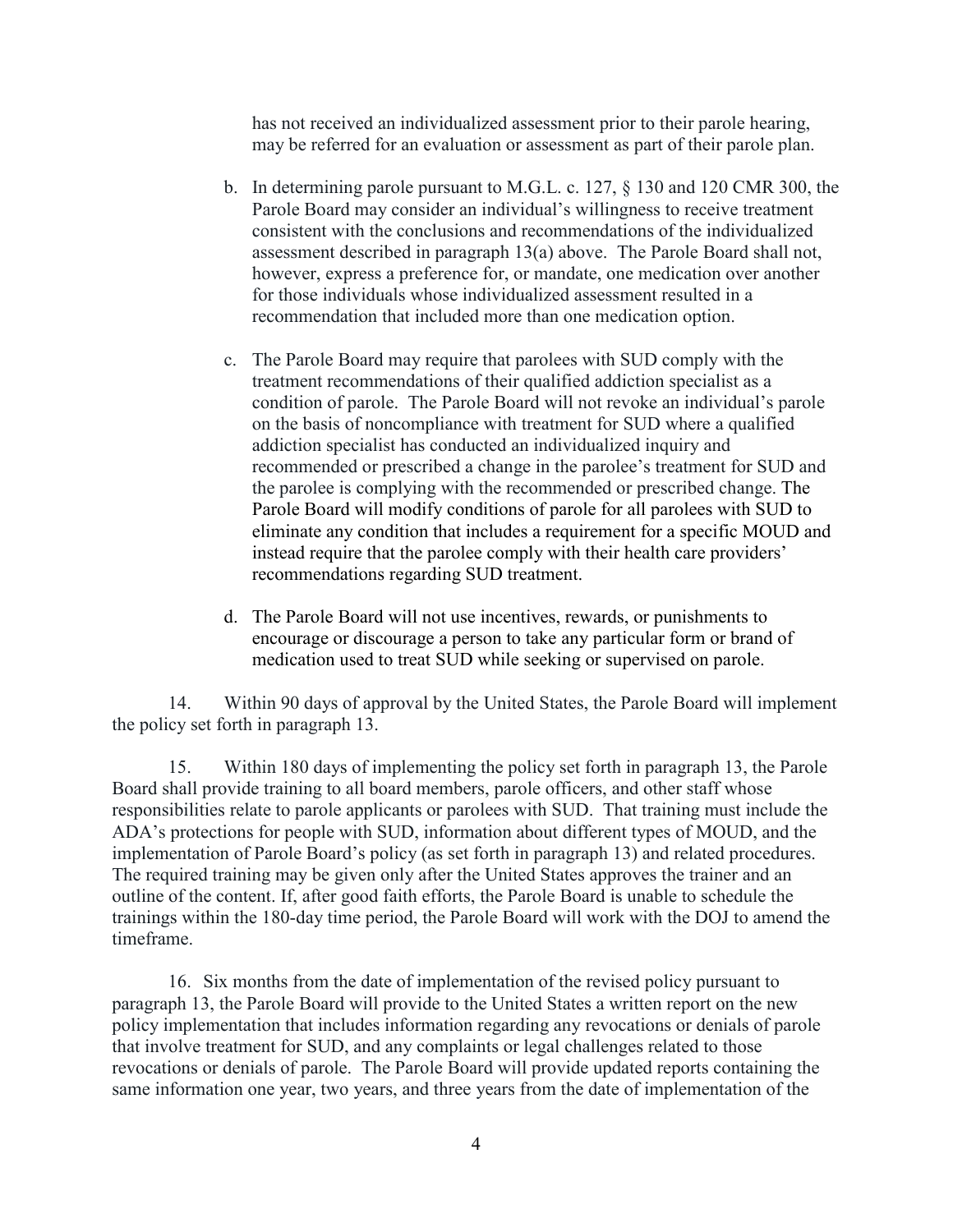policy. The Parole Board will provide further information related to the issues in this settlement agreement at the United States' request.

17. After reviewing the third year report, if the United States finds that the Parole Board has complied with the terms of this Agreement, the United States will close this case and take no further action. If the United States finds any areas of non-compliance, it shall discuss those areas with the Parole Board and work together to create a plan to ensure compliance within six months, after which time the United States will close this case and take no further action.

## **REPORTING, ENFORCEMENT, AND OTHER PROVISIONS**

18. In consideration for entering into this Agreement, the United States will close this investigation and will not institute a civil action based on the issues set forth in paragraph 8. The United States will continue to monitor the Parole Board's compliance with this Agreement until the terms of paragraphs 11-15 are fulfilled, after which time it will close the matter.

19. Failure by the United States to enforce any provision of this Agreement is not a waiver of its right to enforce any provision of this Agreement.

20. If any term of this Agreement is determined by any court to be unenforceable, the other terms of this Agreement shall nonetheless remain in full force and effect, provided, however, that if the severance of any such provision materially alters the rights or obligations of the parties, the United States and the Parole Board shall engage in good faith negotiations to adopt mutually agreeable amendments to this Agreement as may be necessary to restore the parties as closely as possible to the initially agreed upon relative rights and obligations.

21. The signatory for the Parole Board represents that they are authorized to bind the Parole Board to this Agreement.

22. This Agreement constitutes the entire agreement between the United States and the Parole Board on the matters raised herein, and no prior or contemporaneous statement, promise, or agreement, either written or oral, made by any party or agents of any party, that is not contained in this written agreement, including any attachments, is enforceable. This Agreement can only be modified by mutual written agreement of the parties.

23. This Agreement does not constitute a finding by the United States that the Parole Board is in full compliance with the ADA. This Agreement is not intended to remedy any other potential violations of the ADA or any other law that is not specifically addressed in this Agreement, including any other claims for discrimination on the basis of disability. Nothing in this Agreement relieves the Parole Board of its obligation to fully comply with the requirements of the ADA.

24. The Parole Board shall not discriminate or retaliate against any person because of his or her participation in this matter.